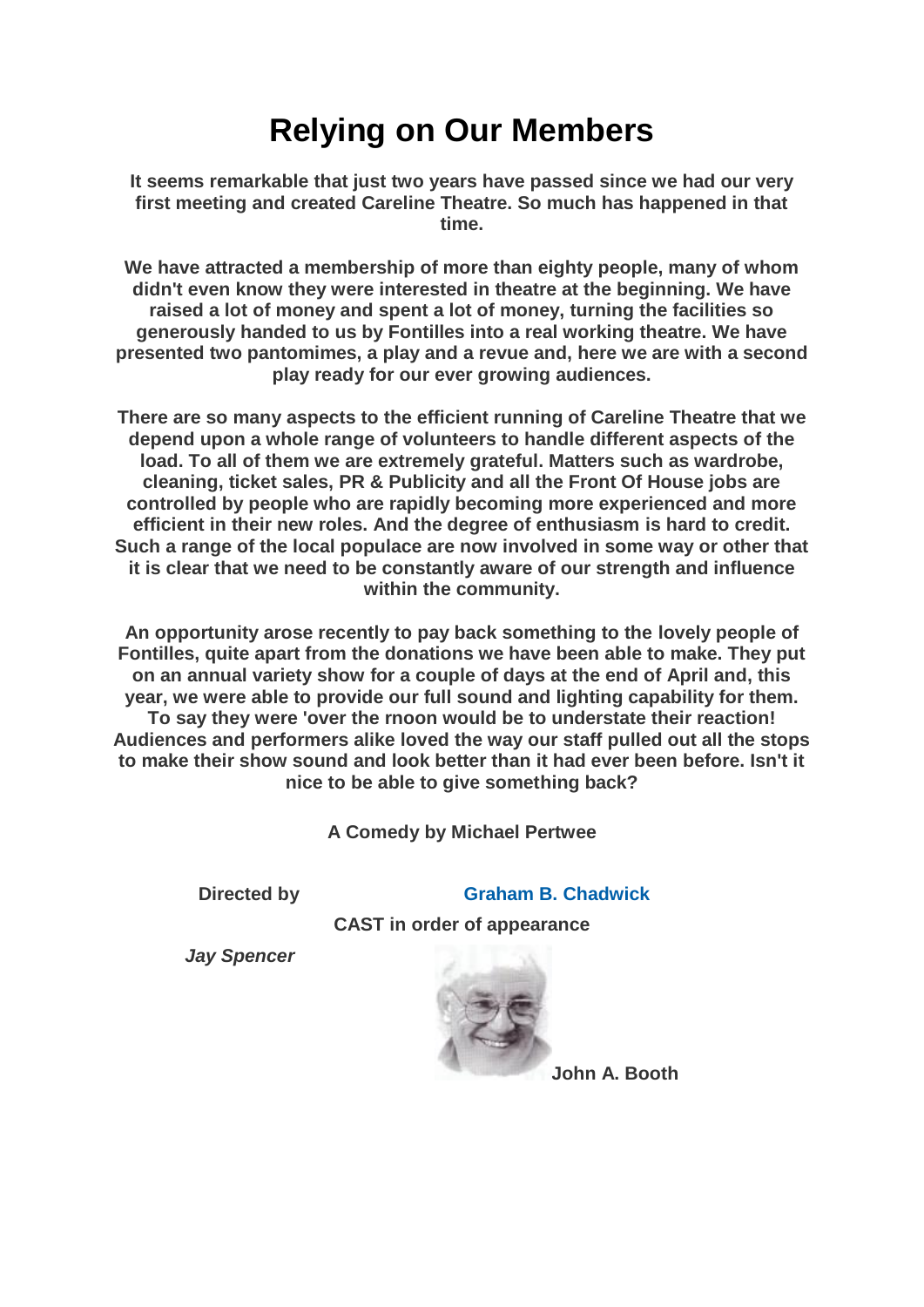**Candida Wright** *Sonia Spencer* **Margaret Cordery** *Rose Shipley* **Jean Barber** *Mary Parfitt* **Elaine A. Farrow**

*Assistant Stage Manager* **Terry Farrow**

*Darlene*

**Stage Manager Bill Parsons** 

*Prompter* **Lynne Parsons** *Properties* **Stephanie Herod and Ricky Lee Lighting Control Control Control Control Ray Davis Sound Control**  Brian Hight

*Front of House Box Office Ticket Press & Public* 

*Wardrobe* **Elaine A. Farrow, June A. Booth & Linda Chadwick** *Make-up* **Gina Gonzalez** *Manager* **Brian Hatch Catering Manager Norman Hall** *Sales* **Jeanne Maskell, Vi Biddies** *Programme* **Graham B. Chadwick** *Relations* **Angela Webb**